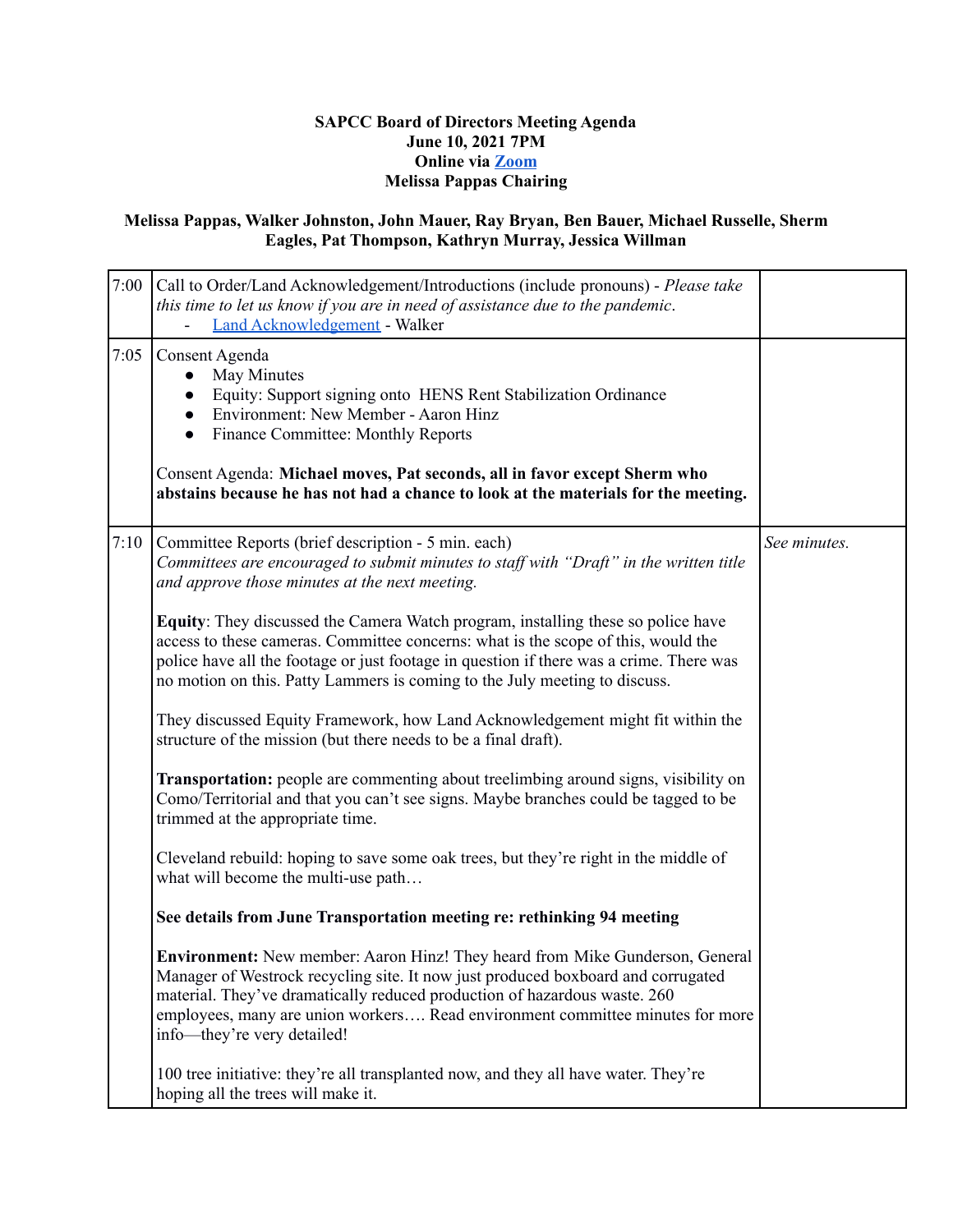|      | Land Use: Didn't meet in June                                                                                                                                                                                                                                                                                                                                    |                 |
|------|------------------------------------------------------------------------------------------------------------------------------------------------------------------------------------------------------------------------------------------------------------------------------------------------------------------------------------------------------------------|-----------------|
| 7:25 | 280 Speed Limit Discussion Continued                                                                                                                                                                                                                                                                                                                             | Pat/MnDot (TBD) |
|      | See June transportation meeting minutes for more details.                                                                                                                                                                                                                                                                                                        |                 |
|      | MnDot folks will be at the next Transportation meeting (June 29th) with more<br>technical folks.                                                                                                                                                                                                                                                                 |                 |
|      | How can we, as a council, fight this? Union Park and Prospect will be discussing this<br>at their transportation committee meetings, and we're thinking about how to join<br>together to advocate against raising the speed limit on 280 because it would affect us<br>all. Lauderdale has been contacted about this, too. Pat is writing a piece for Streetsmn. |                 |
|      | It doesn't fit in with the city's climate action plan. It's not safe on many levels. Ray<br>says there have always been a lot of accidents, especially early in the winter, along this<br>stretch (and the on/off ramps).                                                                                                                                        |                 |
|      | Pat recommends we advocate against them taking out the light at Broadway. And, that<br>we express a general objection to a lack of community input that they are trying to turn<br>this into a freeway.                                                                                                                                                          |                 |
|      | Sherm also argues that no other freeways in the cities have a speed limit above 55—so<br>why try with 280, vs 94 (not that we argue that we advocate for that).                                                                                                                                                                                                  |                 |
|      | We could put something into the Park Bugle, and we will put something in our<br>newsletter.                                                                                                                                                                                                                                                                      |                 |
|      | Motion: We oppose taking out the light at Broadway and we object to the lack of<br>community input from adjacent neighborhoods (we have already opposed the proposal<br>to raise the speed limit). Pat moves, Michael seconds. All in favor, the motion<br>passes.                                                                                               |                 |
| 7:45 | Langstroth (Como) Kiosk Management                                                                                                                                                                                                                                                                                                                               | Michael         |
|      | It's installed! Artist Brad Kasparti, outside the Finnish Bistro. It was funded by the<br>Como rebuild project, because they have to do some public art. It's done by Public<br>Works—it's up to the artist and PW to determine what goes in there, but the artist was<br>keen on having community input. There also may be brass bees                           |                 |
|      | Environment committee asked for a kiosk & bulletin board. In the past there was<br>already a bulletin board, and people complained of paper falling off.                                                                                                                                                                                                         |                 |
|      | We as a council are responsible for upkeep of the bulletin board. Half sheet of paper<br>only.                                                                                                                                                                                                                                                                   |                 |
|      | Michael proposes we form a committee of council members $\&$ committee members to<br>talk through ideas about approaching this:                                                                                                                                                                                                                                  |                 |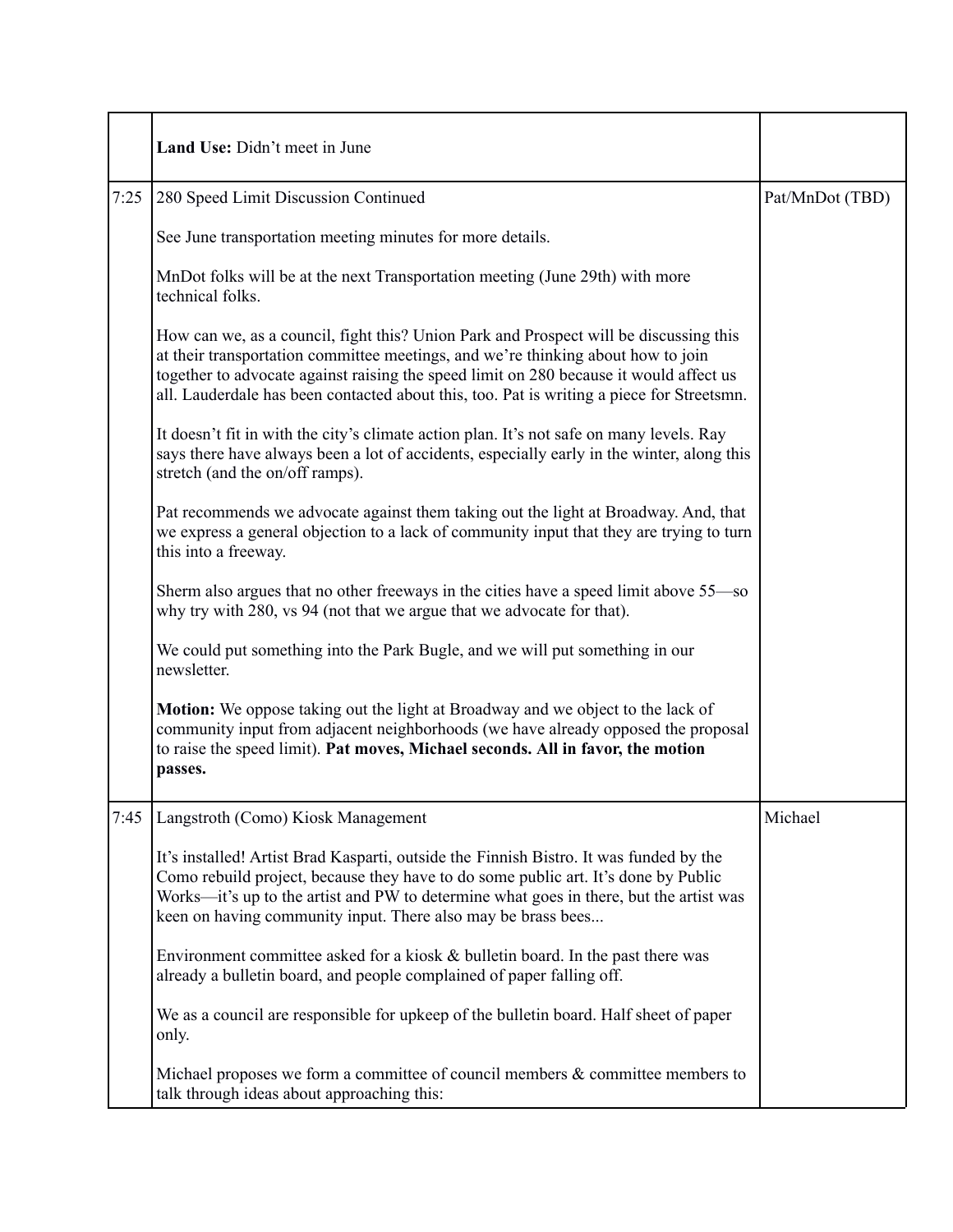|      | Electronic sign-up form for volunteers for upkeep; could start with monthly<br>volunteering to manage. Clearing things at the end of the month (like things<br>like business cards).<br>Someone should check once a week.<br>Kathryn will create a spreadsheet of Council & committee members (ideally to<br>NSAP since it's in NSAP) and send them the sign-up sheet to volunteer for a<br>week.                                                                                                                                                                                                                                                                                                                                                                                                                                                                                                               |                 |
|------|-----------------------------------------------------------------------------------------------------------------------------------------------------------------------------------------------------------------------------------------------------------------------------------------------------------------------------------------------------------------------------------------------------------------------------------------------------------------------------------------------------------------------------------------------------------------------------------------------------------------------------------------------------------------------------------------------------------------------------------------------------------------------------------------------------------------------------------------------------------------------------------------------------------------|-----------------|
| 8:00 | <b>Financial Review</b><br>Grants/Loan Updates<br>We got approved for the AARP grant (grant for territorial project). Announcement<br>about the project in July, call for artists, etc.<br>The STAR grant meeting went really well, and they seemed to really like the proposal.                                                                                                                                                                                                                                                                                                                                                                                                                                                                                                                                                                                                                                | Kathryn/John    |
|      | Summer mailer will go out soon. Spring drive report, \$900 more than that of 2020.                                                                                                                                                                                                                                                                                                                                                                                                                                                                                                                                                                                                                                                                                                                                                                                                                              |                 |
| 8:20 | <b>Staff Updates</b><br>New Accountant<br>We've hired a new accountant, Stephanie Paquin, and things are going well.<br>Discussion for equity committee meeting: many District Councils are disengaging with<br>police departments re: community engagement things.<br>EDCO meeting - because of timing with budget, the EDCO approved requesting<br>funding increase (\$5000 base funding increase) for councils such as ours, as well as<br>\$5000 to all 17 district councils, as well as annual increases related to cost of living.<br>Folks are working on drafting this letter, which will be sent to the executive<br>committee.                                                                                                                                                                                                                                                                        | Kathryn/Jessica |
| 8:30 | <b>Other Business</b><br>Email from Lab: July 10th event; they'll be serving beer from Taproom,<br>$\bullet$<br>welcoming questions in advance<br>Michael - have there been any complaints of noise or trash? No<br>Maybe before we automatically approve these things (on a regular basis),<br>$\bullet$<br>maybe we reach out to folks near who live there just to get their perspective<br>It is in the entertainment district.<br>$\bullet$<br>We move to support their request for extension of services for the July<br>10th event. John moves, Ben seconds. All in favor, the motion passes.<br>(Note: this is not "blanket approval" - which still had conditions, it wasn't<br>completely blanket approval. Kathryn will send that out to us. We'll revisit this<br>before we do another blanket approval).<br>Kathryn will attend an info session about having an intern that the city would pay for! |                 |